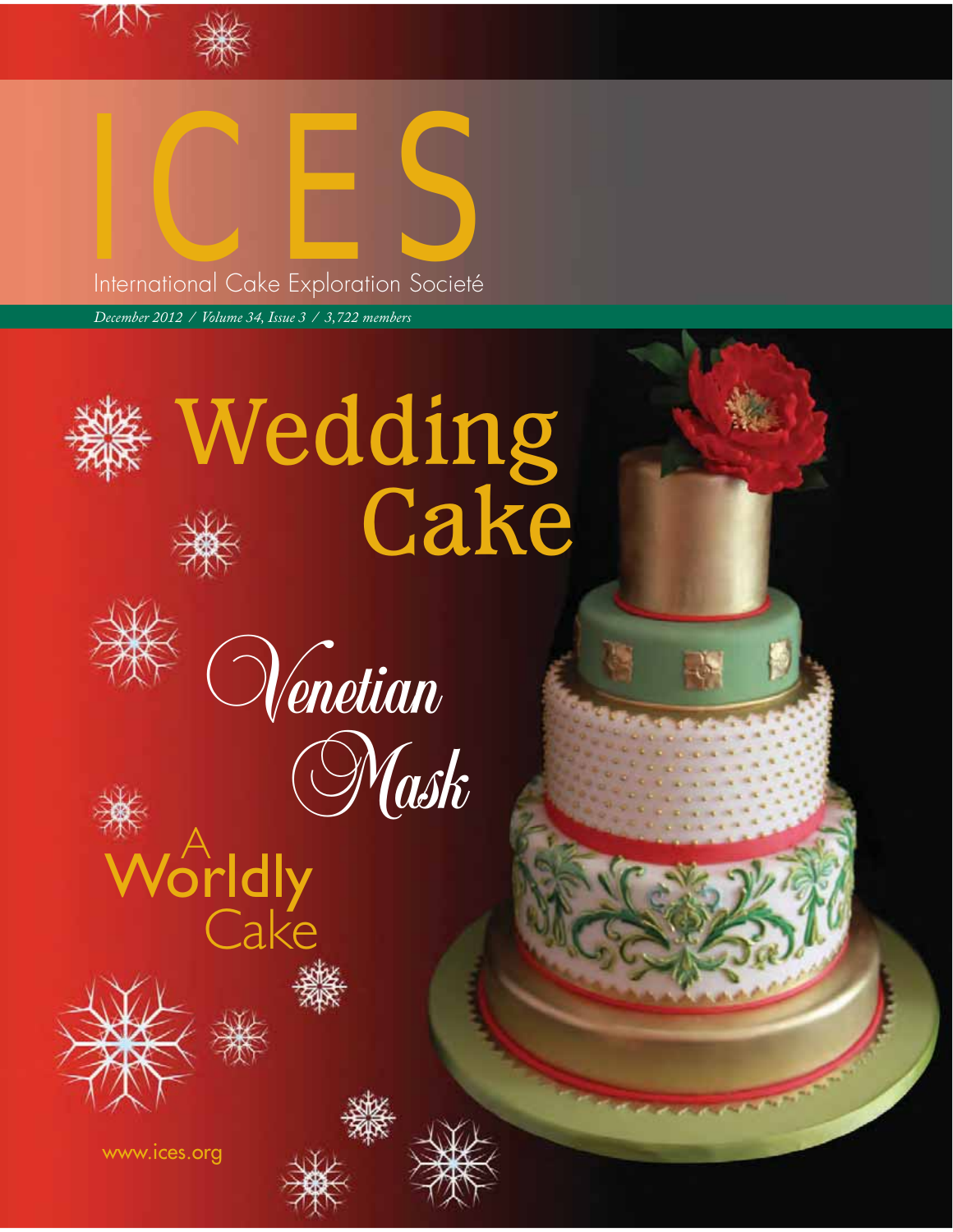## Wedding Cake Susan Trianos, Brampton, ON, Canada

#### **Tools:**

- Cakes:  $4" \times 4"$ , 6" $\times 2"$ , 8" $\times 4"$ ,  $10"$ x4", 12"x2"
- Downloaded 1/2" isometric dot paper
- Clear plastic folder
- $\bullet$  Tape
- $\bullet$  Pins
- Fondant of choice
- Gumpaste
- Royal icing
- Cornstarch or powdered sugar
- Vegetable shortening
- 24 karat gold powder
- Air brush (optional)
- Paint brushes
- Lemon extract or, clear spirits
- Peony cutters
- Peony leaf cutters
- 18 gauge green cloth or paper wrapped wire, 24 gauge white wire
- Ball tool
- $\bullet$  Cel<sup>TM</sup> board
- Rolling pin
- Rose and leaf veiner
- Petal dust, deep green and red
- Flower foam pad
- Small gold dragees  $-3$  mm
- Red, orange, green, brown and blue paste food coloring
- Assorted, decorative scroll and damask cutters
- Piping gel
- Pasta machine (optional)
- Decorative strip cutter

I love cake...what can I say?! I've<br>been professionally decorating cakes<br>for 25 years this September...I thin<br>that calls for a celebration! I started my been professionally decorating cakes  $\mathsf{L}$  for 25 years this September... I think career right out of school, working at a bakery/manufacturing facility where we made decorative cakes and cookies for chain restaurants, the zoo and even Disney. From there I owned a famous Toronto bakery, where we were one of few who made custom cakes…ahh the good old 80's and 90's! Since then, I've worked for Wilton, and one of the world's largest food companies, both in the test kitchen and in sales (bakery division, of course). I still love what I do, as much as I did when I was 6 years old…obsessed with my avocado green



Easy Bake™ oven. I'm hoping my career will span another 25 years, and I look forward to what's to come!

Cover all tiers with fondant  $-12$ " & 4" in gold (mix yellow and brown), 8" & 10" in white, 6" in green.

- 1. Mix 24 karat gold powder with lemon extract or clear spirits and paint on gold tiers using a large paint brush. OR
- 2. Airbrush the 24 karat gold powder mixed with lemon extract or clear spirits, for a more flawless finish.
- 3. Tools for a homemade impression mat.
- 4. Cut a 5" strip from the clear folder, lengthwise.
- 5. Tape the clear plastic strip to the downloaded isometric dot paper.
- 6. Poke a straight pin through the plastic and dot paper. This will create bumps on the backside of the plastic which will mark your fondant when pressed against the side. This guarantees even spacing of your dragees.
- 7. Pin the plastic sheet to the side of the 8" cake (rough, bumpy side against cake). Using a fondant smoother, gently rub the plastic, leaving indentations on cake.
- 8. With a small paint brush, brush piping gel on the dots that were marked on your cake and attach the gold dragees.
- 9. Assorted cutters used for the decorative pattern on the 10" cake.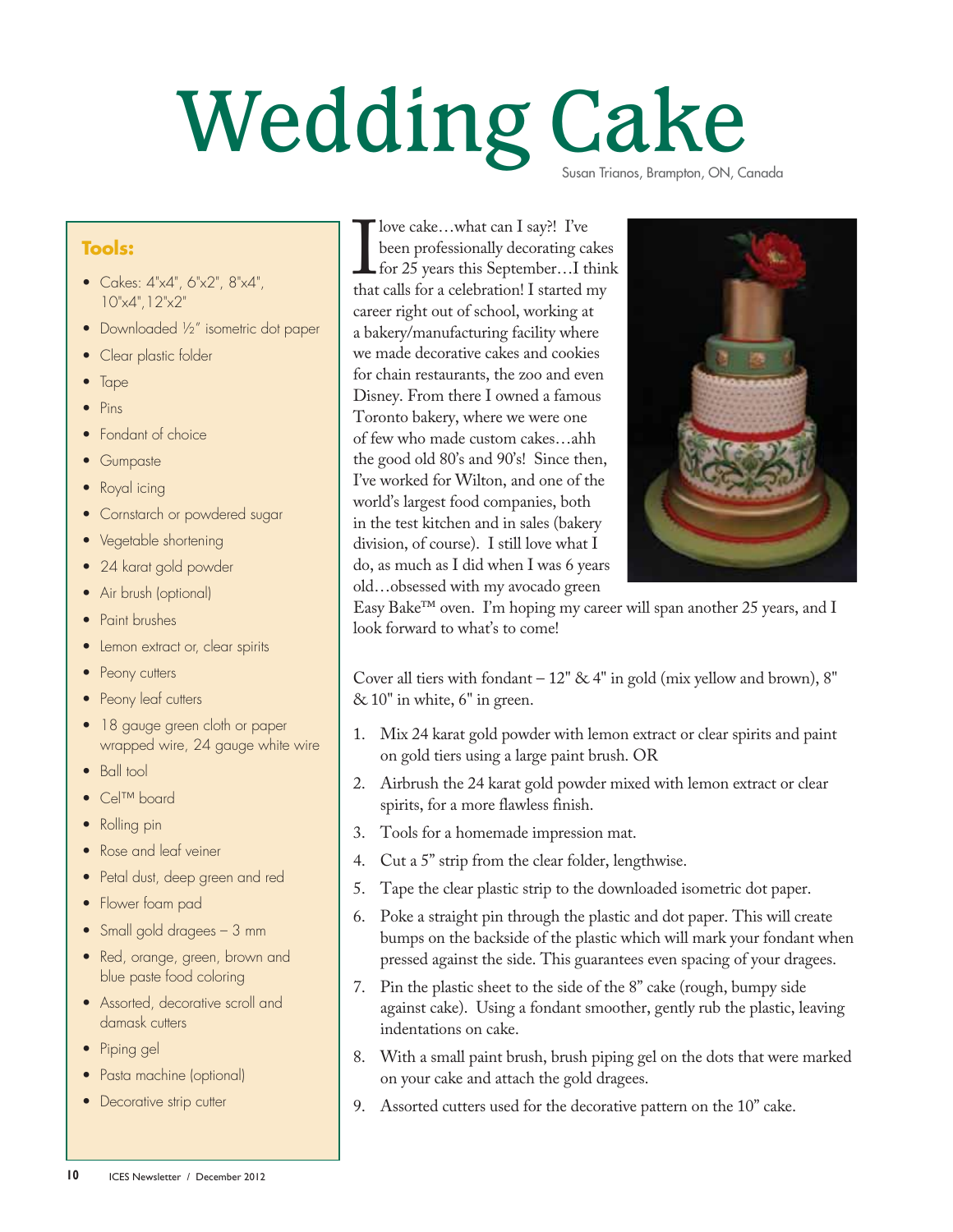



2.



3.





4.



















- 10. Using different shades of green paste (50% fondant, 50% gumpaste) roll out paste with small rolling pin or, pass through a pasta machine to 1/8" thickness. Add pieces to 10" tier in a decorative, repetitive pattern.  $10"$  tier.
	- 11. Thin green food coloring with water (so transparent) and paint accents on green decorative pattern on the
	- 12. Using light green royal icing, pipe accents on the green decorative pattern on the 10" tier and allow to dry.

December 2012 / ICES Newsletter **11** *(Continued on page 12)*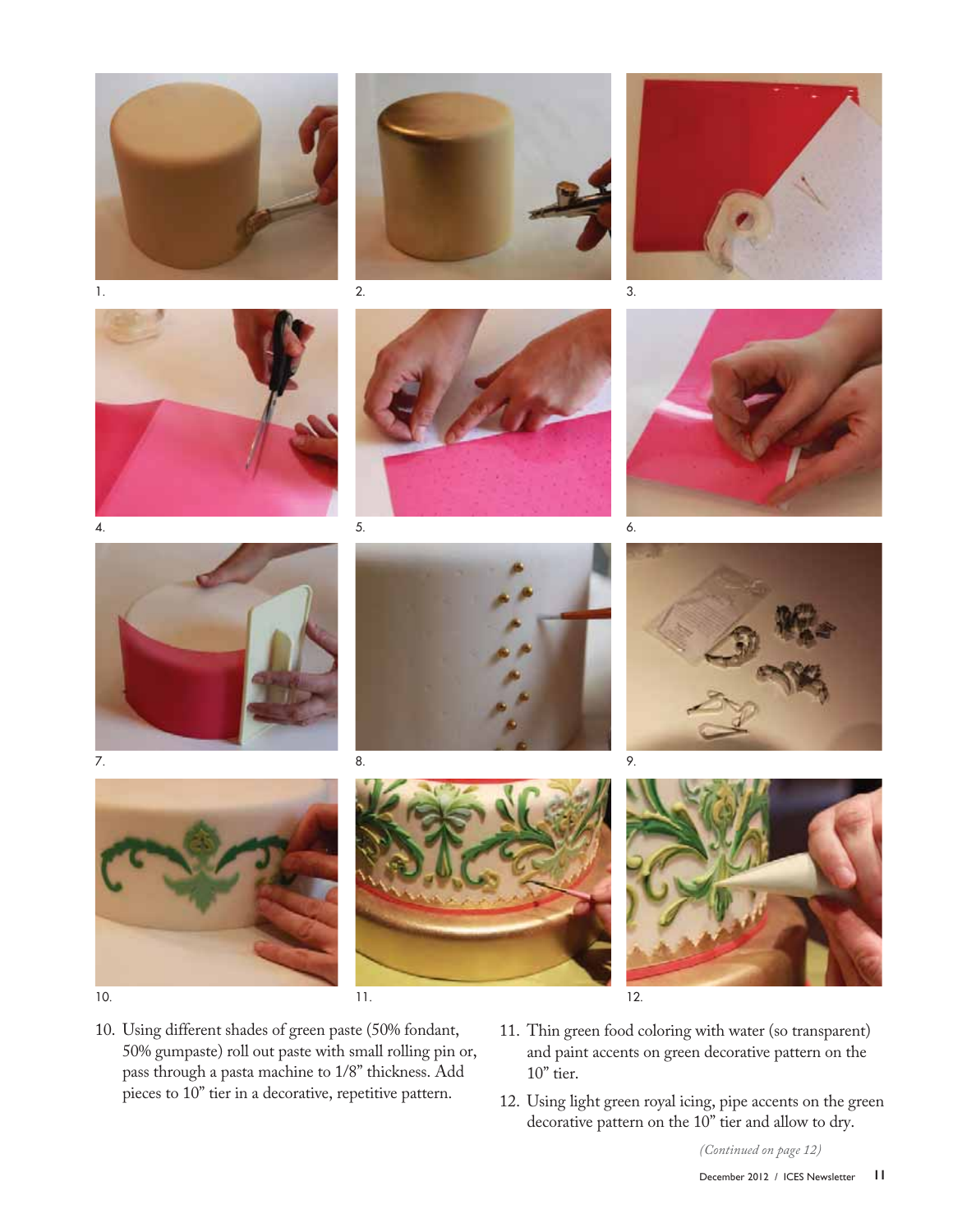### Wedding Cake *(Continued from page 11)*









19.



13.

- 13. Roll and cut red strips of paste in various widths (¼"  $\frac{1}{2}$ ") and attach to the base of the 4", 8", 10" and 12" tiers.
- 14. Cut gold strips using a decorative strip cutter and attach to the cake board around the base of the 12" tier, around the base of the 10" tier, & where the 6" and 8" tiers meet. Attach with water and a paint brush.
- 15. Trim the bottom of each tier with strips of red and/or gold trim, attach using water and a paint brush.
- 16. Roll a thin rope of gold paste and attach around the base of the 6" cake with water and paint brush.
- 17. Using a mold of choice, use gold 50/50 paste and make eight pieces. Attach using water, around the 6" tier…space evenly.
- 18. Paint all gold trim at base of cakes and eight molded pieces on 6" tier with 24 karat gold dust mixed with lemon extract or clear spirits.
- 19. Now that the royal icing (light green piping accents on 10" tier) is dry, paint gold accents sporadically on the piping to highlight.
- 20. Roll three pea sized pieces of light green gumpaste into tear drop shapes. Attach with water to the end of a green 18 or 20 gauge wire with a hook on the end.





- 21. With a grooved Cel™ board, roll and cut four peony petals using the 2nd smallest cutter in a 4 cutter set.
- 22. Wet the end of a white 24 gauge wire and feed it 1/3 the way up the petal.
- 23. Vein the petal using a rose petal veiner.
- 24. Thin the edges with ball tool.
- 25. Pull small end of ball tool in various places from the top of the petal down to about the middle of the petal.
- 26. Place in a fruit tray to dry. Repeat the steps for the peony petal above, making five petals using the 2nd largest peony petal cutter. Then, using these same steps, make six petals using the largest cutter.
- 27. Roll out dark green gumpaste on the grooved side of the Cel™ board. Wet and feed 24 gauge wire into the leaves. Vein using a leaf veiner and thin the edges with the ball tool. Curve leaves and dry on fruit tray.
- 28. Dust dry peony petals with red petal dust at the tips and base of each petal. Dust the dry leaves in the same fashion, using dark green petal dust.
- 29. Using about 75 yellow stamens, divide and wrap stamens in four bundles with green florist tape.
- 30. Group bundles around the dry, light green center and wrap tightly with florist tape.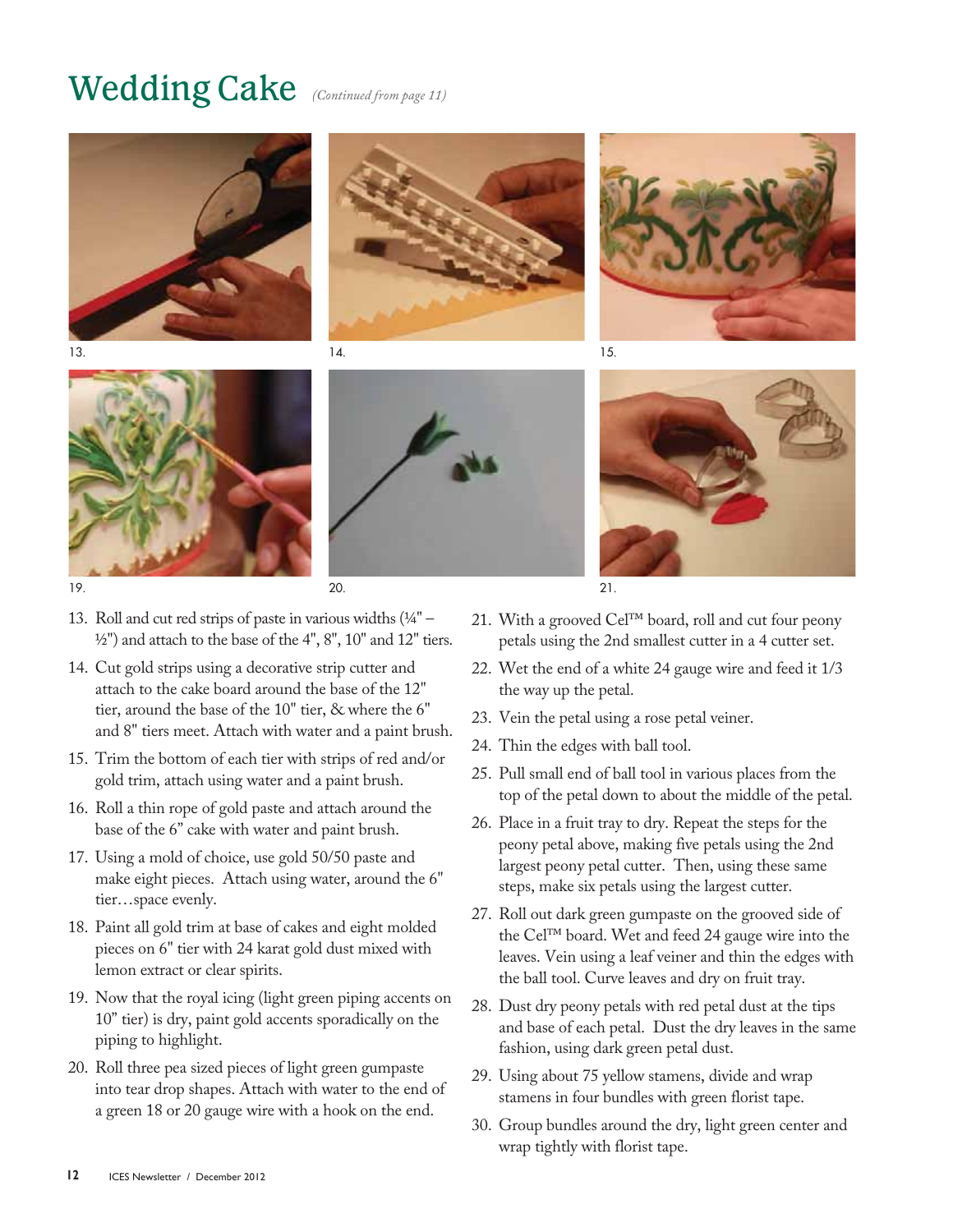



17.

















28.



26.



29.